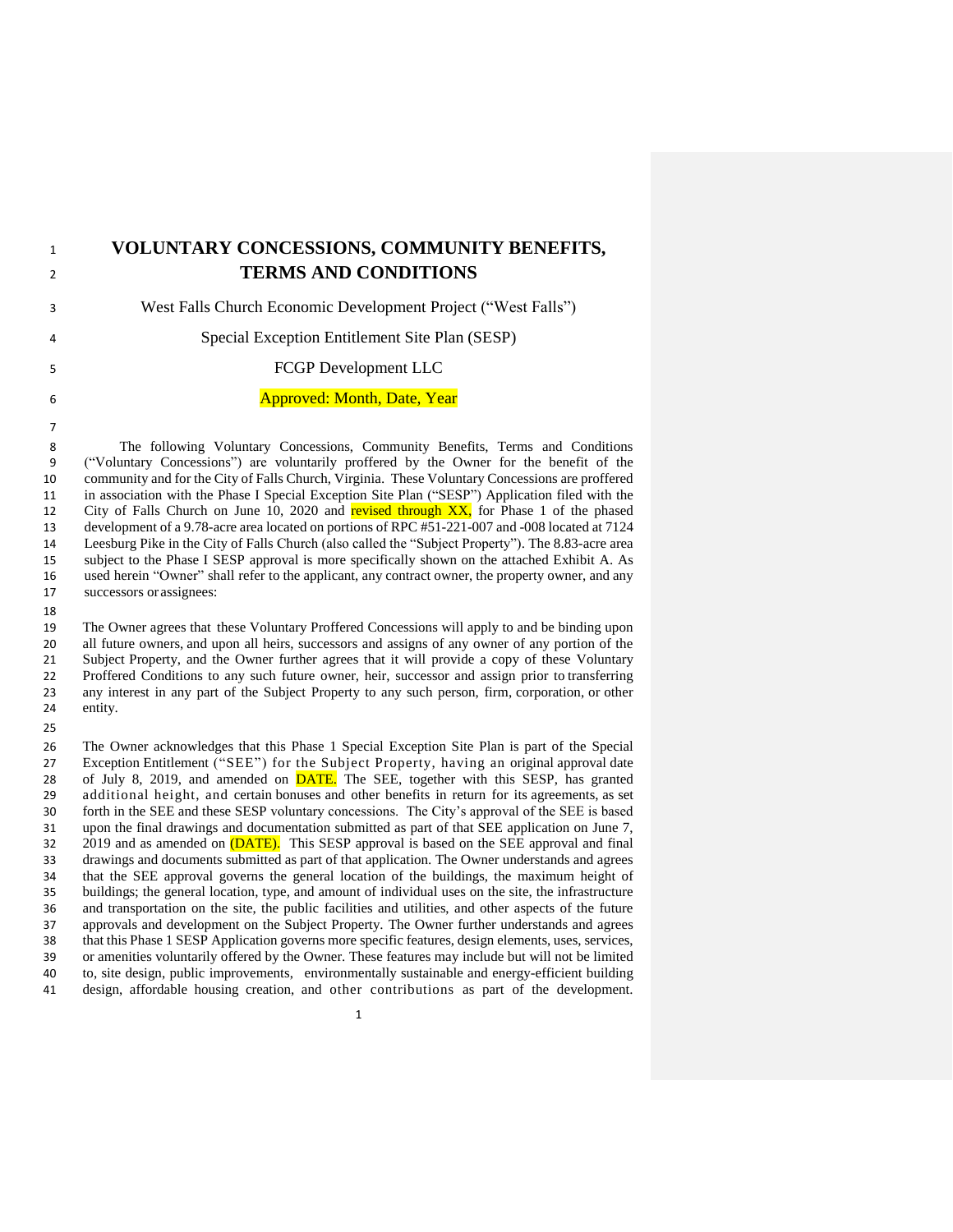Development on the Subject Property included in Phase 1will be done in a manner that conforms to the general terms of the SEE and Phase 1 SESP approval as it may be amended, through City Council approval, from time-to-time if not in accordance with the SEE or Phase 1 SESP approval. In addition, Owner agrees that voluntary concessions approved for SEE shall apply, together with voluntary concessions approved as part of this SESP application, and that both will govern the project. In the event of an irreconcilable conflict between the two, voluntary concessions approved as part of the SESP shall govern. 

# **1. Conformance with SEE and SESP-Phase 1 Applications:**

 The Owner agrees to develop Phase I of the Subject Property in conformance with (a) final drawings and documentation of SEE Application and associated materials approved per 53 Section  $48-488(B)(1)$  and (2) on July  $8<sup>th</sup>$ , 2019, as amended on (Month, Date, Year), and 54 revised through XXXX (b) the SESP plans dated DATE as prepared by Walter L. Phillips, 55 Inc., and (c) the Transportation Management Plan and Parking Management Plan (TMP & 56 PMP) dated (DATE) prepared by Gorove/Slade Associates, Inc. (d) 11x17 Supplemental Package; Placemaking & Amenity Plan; Comprehensive Signage and Retail Guidelines. The City Manager may approve minor deviations from conformance with these documents, as requested by the Owner, provided the deviations do not conflict with what is specifically agreed to in these Voluntary Concessions, are consistent with the purpose and intent of the City Council's approval of the SEE and SESP, and are either (i) necessary to permit reasonable construction of the project, or (ii) as determined by the City Manager, improve the project's overall functioning or benefit to the City. The Owner may appeal an adverse decision by the City Manager to the City Council.

#### **2. Uses:**

 $\overline{U}$ ses shall be as shown in the "Binding Development Plan Program" chart on **sheet 14 and**<br>68 **SESP Sheet C-0202** of the approved SESP for Phase 1, and as listed in the approved SEE. SESP Sheet C-0202 of the approved SESP for Phase 1, and as listed in the approved SEE.

# **3. Commercial Space:**

## Prohibited Uses:

 The Owner agrees that the commercial uses listed in the SEE voluntary concessions shall not be permitted on the Subject Property.

## **Design Requirements**:

 In addition to the design standards approved as part of the SEE, the Owner agrees that the following design standards shall be met for all retail space identified as part of the Phase 1 SESP Application:

- Façade and other design enhancements shall be consistent with the approved architectural elevations, Placemaking and Amenity Plan, and Comprehensive Signage Plan and Retail Guidelines.
- 84 The Block C building footprint location has been adjusted since the original SEE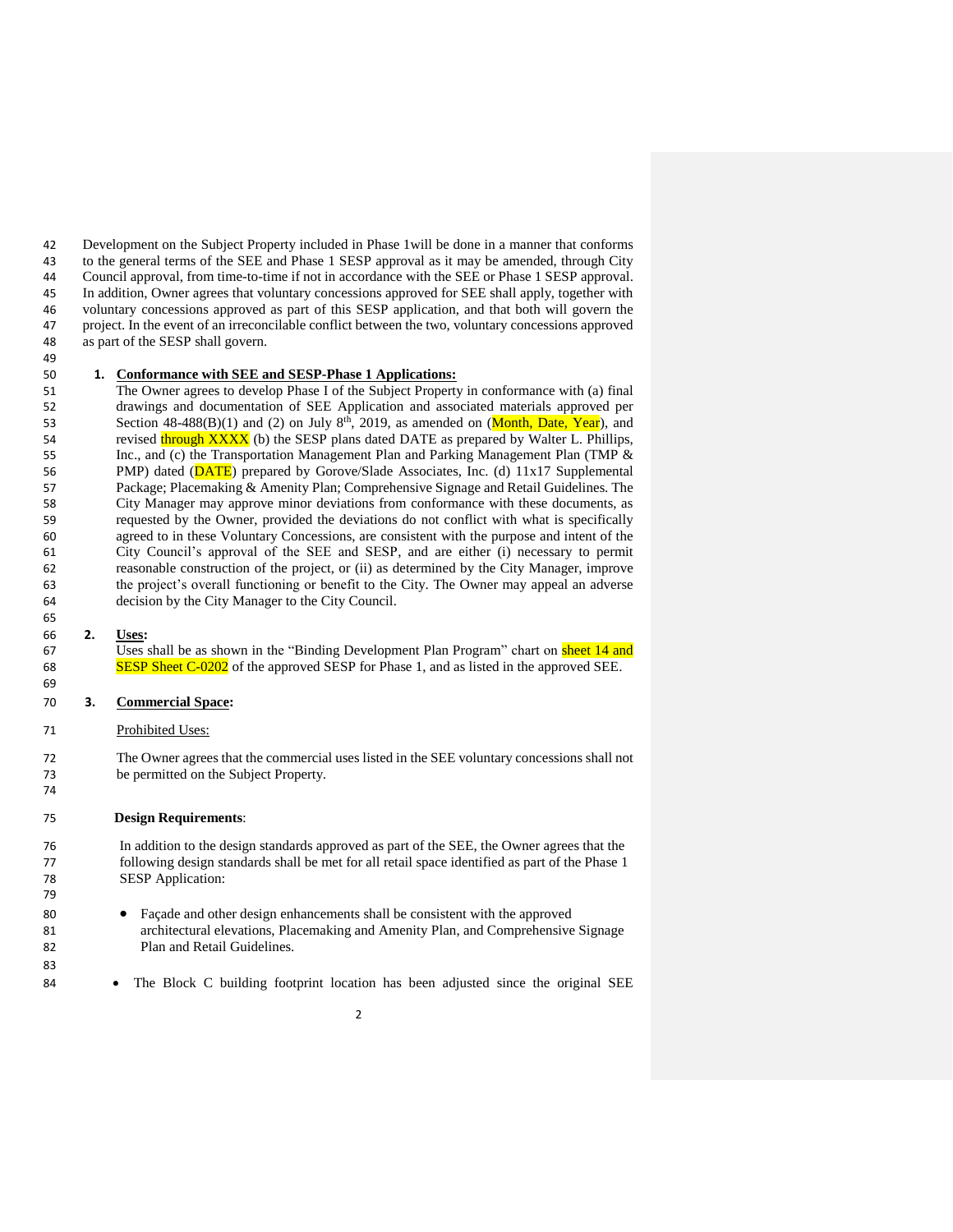submission. The proposed building on Block C maintains the building stepbacks as outlined in the SEE. Owner agrees to maintain building stepbacks as shown in Block C in the event that the use or building design revisions are proposed sometime in the future.

#### **4. Affordable Housing Contribution:**

 The Owner agrees to include in this, as well as all future SESPs, affordable housing on the followingterms:

- (a) As the Owner and the City agree is consistent with the City of Falls Church Affordable Housing Policy, the Owner will provide affordable dwelling units ("ADUs") in the project equal to six (6) percent of the total number of dwelling units to be included on the Subject Property, including the independent living units associated with the Senior Housing (rounded up to the nearest whole number) unless the City Manager and the Owner agree to a different percentage of affordable units as a means to either increase the number of larger affordable units or provide units at a lower AMI, and such revised affordable housing plan is included in the Voluntary Concessions when the SESP is approved for the respective multifamily residences. In the event the Senior Housing Building includes assisted living units, the City shall have the right to receive from the Owner, in lieu of the value of all or some of the affordable independent living residences, an annual accounting subsidy acceptable to both the City and the Owner, adjusted annually, for eligible low or moderate- income residents with incomes at or below 80% of the AMI. The proportion of A D U s 106 for studio, one bedroom, and two bedroom units will follow the same proportionate mix for the market rate units in the project unless the City Manager and the Owner agree to a different unit mix and such mix is included in the Voluntary Concessions when the SESP is approved for the respective multifamily residences. For each unit type, the ADU's shall be equivalent in size to other market rate units of the same type. All ADUs will be dispersed throughout the project with the exception of the top floor of each residential building. Parking shall be provided for ADUs at the same rate as for the market rate units. If a parking fee is imposed upon market rate tenants, the same parking fee may apply to ADU tenants. The Owner will not require ADU units to pay amenity fees, but may require the payment of security deposits and other deposits or fees for ADU units that are also charged to market 116 rate units,
- (b) The Owner shall have the right but not the obligation to provide ADUs generated from the residential condominium buildings within the rental apartment buildings on the site. If Phase 2 includes a residential condominium building and no rental apartment building, as is currently envisioned, the Owner shall have the right to convert market rate apartment units within the Phase 1 apartment building to ADU's in lieu of providing the ADU's within the Phase 2 condominium building.
- (c) The Owner agrees to record Restrictive Covenants among the land records of the Clerk of the Circuit Court of Arlington County, which shall define terms and conditions of the ADUs as such terms and conditions are agreed to in these Voluntary Concessions regarding issues including, but not limited to, price control periods and owner/renter occupancy and the matters agreed to in these Voluntary Concessions. These Covenants shall run with the land and be an encumbrance on the ADUs. The Covenants shall be recorded with the City's land records in Arlington County, and evidence of such recordation will be

**Commented [A1]:** In progress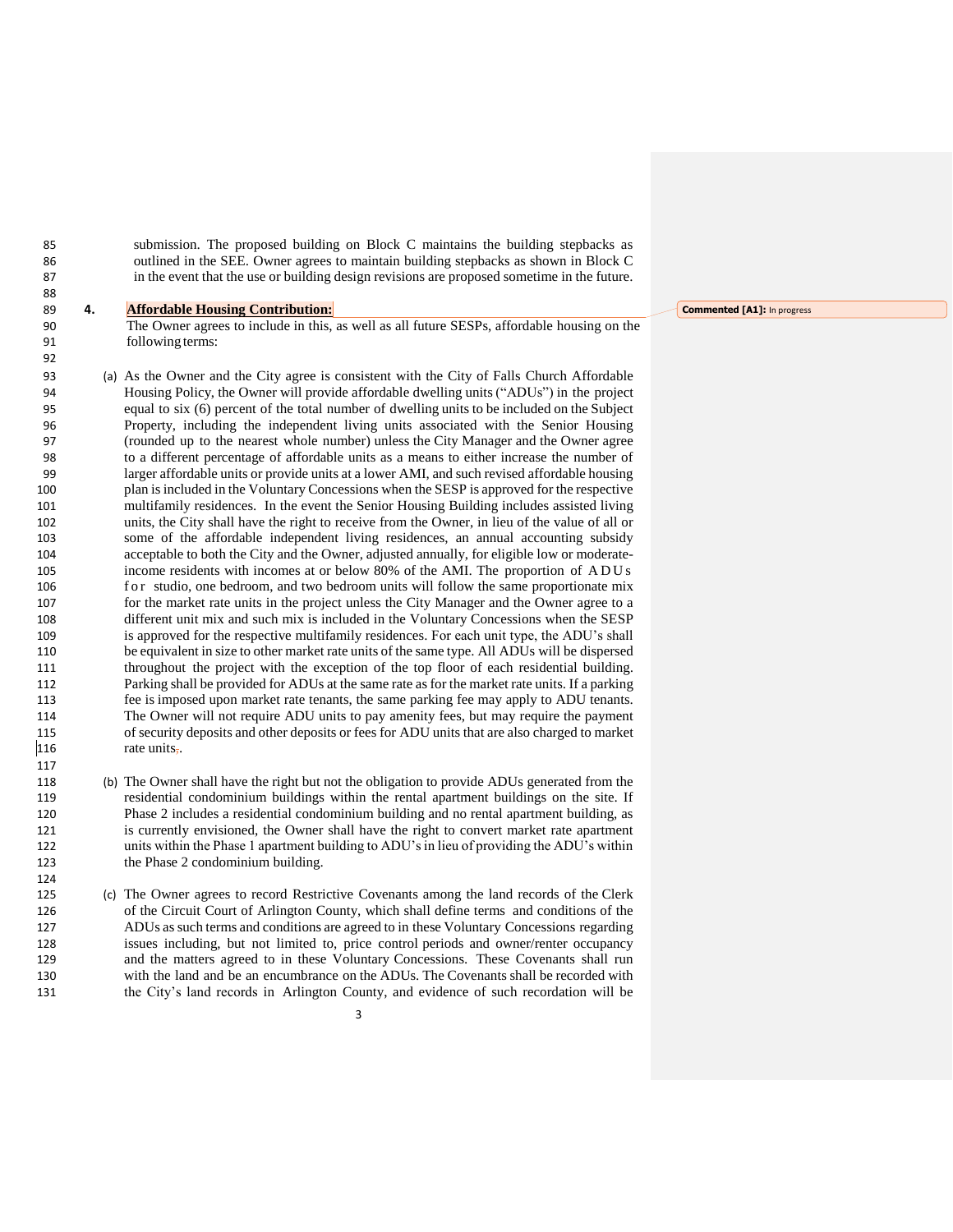provided to the Zoning Administrator before a Certificate of Occupancy is issued for any dwelling unit in the project.

- (d) The Owner will rent the ADUs directly or through its designated agent to qualified tenants, as determined by the City. The City will regulate and establish ADU qualification priorities and evaluate compliance with program terms in accordance with the Affordable Unit Program official administrative procedures and regulations.
- (e) The monthly rent for the ADUs will be set by the Housing Commission with reference to the U.S. Department of Housing and Urban Development ("HUD") Washington Primary Metropolitan Statistical Area ("PMSA") area median household income ("AMI"). The ADU's that are included in the six (6) percent of total units shall be offered for rents that are affordable to households whose income is no more than 60% of HUD PMSA AMI. Alternatively, the City and the Owner may agree to the provision of an equivalent number of ADUs based upon the qualification for residents with incomes in the range of 40% to 80% of HUD PMSA AMI; such terms shall be set out in the Voluntary Concessions agreed to in the SESP governing such multifamily housing. Conceptually, to the extent ADU's are provided at a reduced income threshold of 40%, other units shall be provided at 80% resulting in an average of 60% AMI for all ADU's provided. Such rents, subject to changes permitted by this Voluntary Concession will be in effect for the life of the Project. ADU monthly rent shall include an additional amount as calculated by the percentage increase in AMI, but not less than the original ADU monthly rents listed above.
- (f) ADU tenants will have the same duties, rights and privileges as all other tenants in the project, including access to amenity spaces, except as such ADU duties, rights and privileges are expressly altered by these Voluntary Concessions.
- (g) A minimum of one of the ADU units shall be an ANSI Type A accessible unit as defined by federal law. However, if the Type A unit is rented to a person(s) who does not require the accessibility features, temporary adaptations to the accessible features, such as cabinet doors, may be provided as allowed by applicable law. Additionally, as provided by federal law, all ADU and market rate units shall be ADA ANSI Type B adaptable.
- (h) The Owner agrees to comply with all applicable fair housing laws.
- (i) Upon the issuance of the first residential certificate of occupancy for the project, and subsequently upon the annual anniversary of the issuance of the first residential certificate of occupancy, and upon the written agreement of the City, the Owner may make a cash contribution to the City's Housing Trust Fund in lieu of providing some or all of the ADUs otherwise required because of this Voluntary Concession in an amount equivalent to the value of the units and acceptable to both the Owner and the City. The formula for determining the cash payment will be determined prior to SESP approval and is intended to be economically-neutral to the Owner when compared to providing affordable units. If the City and the Owner cannot mutually agree upon a contribution amount, then the Owner will provide ADUs in conformance with this Voluntary Concession.

**5. Pedestrian Oriented Design Elements:**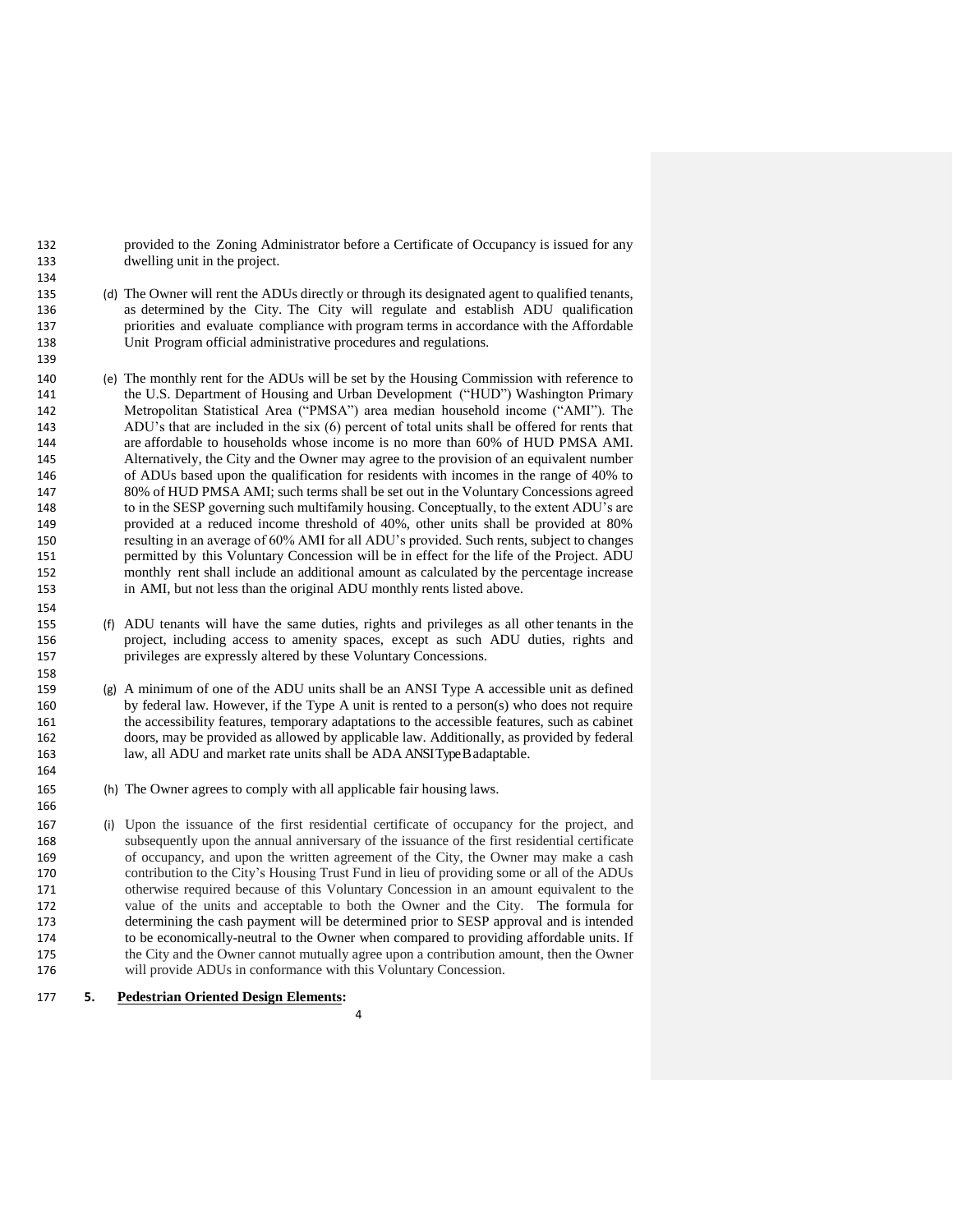The Owner agrees to provide the pedestrian oriented design elements for streetscape, accessibility, signage, The Commons, and undergrounding of utilities as described in the 180 approved SEE voluntary concessions and SESP, Sheets  $\overline{X}$ .

### **6. Environmental Improvements:**

 The Owner agrees to provide the environmental improvements for green building criteria, future solar panels, electric vehicle charging stations, stormwater drainage and runoff, and removal of contaminated soil, as described in the approved SEE voluntary concessions and 186 SESP, Sheets  $\overline{X}$ .

### **7. Installation of Vegetation:**

 The Owner agrees to provide the installation of vegetation, as described in the approved 190 SEE voluntary concessions and SESP, Sheets  $\overline{X}$ .

#### **8. Lighting:**

 The Owner agrees to provide lighting, as described in the approved SEE voluntary 194 concessions and SESP, Sheets  $\overline{X}$ .

### **9. Transportation Improvements:**

197 The Owner provided an updated Transportation Impact Analysis (dated  $\overline{X}$ ) as part of these Phase 1 SESP Application Materials. The Owner agrees to provide the Transportation 199 Improvements shown on the SESP, Sheets  $\overline{X}$ . Any material changes from the SESP proposed Transportation Improvements that impact street sections and/or building footprints may require an amendment to the SESP and governing SEE to be processed through City Council.

 **Traffic Signals:** The Owner included in the Phase 1 SESP and the NVTA Transportation Improvement Plan, traffic signals as shown on the SEE as may be warranted and/or approved, where applicable, by the City, Fairfax County Department of Transportation (FCDOT), and Virginia Department of Transportation (VDOT). Except when acting as executer of the aforementioned NVTA grant, the Owner will be responsible for the design, Traffic Impact Assessment, warrant study, easement/right-of-way acquisition, and installation of these traffic signals. Any signals or HAWK beacons within the City limits will match the specifications that the City provides. The City shall work with the Owner to ensure that all necessary easements for construction of the Traffic Signals are able to be acquired when needed. The Owner shall be found to have fulfilled this condition upon 214 approval of the traffic signal as fully operational by the City Manager. The Owner shall provide a phasing plan for the installation and operations of the Traffic Signals which shall 216 be approved at SESP. With the exception of buildings identified in the Phasing Plan and which are expected to be open prior to installation of the Traffic Signals, the Owner agrees to obtain the City Manager's approval of the traffic signals as fully operational before issuance of any certificates of occupancy for the project. In the event there is any delay due to FCDOT/VDOT review, the City Manager shall permit issuance of such certificate of occupancy if the Owner provides reasonable assurances that it will diligently pursue construction of the traffic signals called for in this Voluntary Concession as approved by the City.

**Commented [A2]:** Have these been provided? **Commented [A3R2]:** FCGP—confirming timing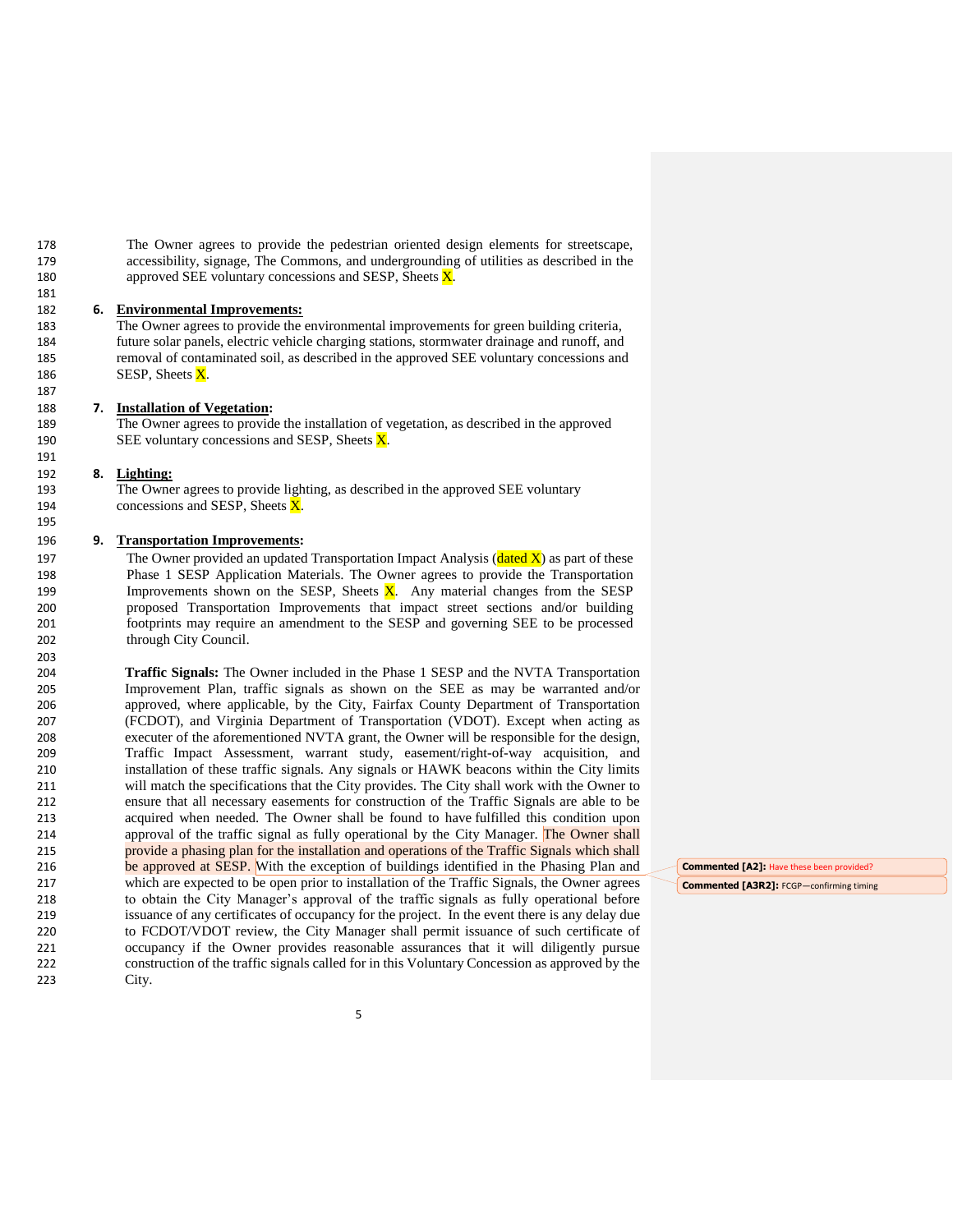**Street Capacity and Safety Improvements:** The Owner agrees to provide the improvements listed in the approved SEE VCs as shown in the Phase 1 SESP plans, for development on property adjacent to the road listed below, and the NVTA Transportation Improvement Plan, whichever is completed first. Any material change may require an amendment to this Phase 1 SESP and SEE.

### **10. Parking Garages:**

 The Owner agrees that any parking garage spandrel panels that are visible from, and across a street from, a single family home or school, shall be at least 42 inches high, so as to block headlights of vehicles parking in the garage from shining across the street, or as otherwise approved by the City Council at SESP. The Owner further agrees to work to ensure that lighting is designed based on best practices and is sensitive to visibility from neighboring buildings.

238 The SESP Application materials contain detail regarding the facades of all above grade 239 garages in Phase I of the project  $(SHEET XX)$ . garages in Phase I of the project  $(SHEET XX)$ .

 To the extent the Owner determines that some amount of the currently designed above grade parking is no longer needed, the Owner can request to amend the SEE and SESP to seek permission from the City to convert it to another use.

#### **11. Transportation Demand Management (TDM) and Parking Management Plan:**

 The Owner agrees to implement the TDM program and Parking Management Plan submitted with the SESP Application materials. The Owner further agrees that the Parking Management Plan will meet all City parking standards in effect at the time of SESP approval or as modified by the parking minimum and maximums outlined in the SEE application.

 **Access to Property for Monitoring of Parking Utilization and Monitoring of TDM and Parking Management Plans:** The Owner agrees that City of Falls Church staff upon prior written notice to the Owner's designated representative will have access to the garage(s) on the Subject Property at all times to conduct parking utilization counts and to monitor compliance with the TDM and Parking Management Plans.

### **12. BikeShare:**

 The Owner agrees to grant an easement to the City for installation and operation of a new 12- space bike share facility, at the Owner's own cost, at the location shown on the SESP 261 Application Materials  $(Sheet XX)$ . At the City's option, the existing station located at Haycock Road and Leesburg Pike can be relocated and reused, or a new 12-sapce bike share station can be provided by the Owner.

## **13. Public Art and Commons Use:**

The Owner agrees to include a minimum of \$100,000 worth of public art on site. The

- Owner agrees to provide evidence of such investment having been made prior to issuance
- of the first residential certificate of occupancy for the Project. The Owner also agrees to

 work in concert with the City's various departments, including the Arts and Humanities

**Commented [A4]:** Reference sheets that show details in addition to locations; e.g. example art in Placemaking Plan. Also,<br>include sentence here that references back to art review process VC #11 below. Include commitment on green walls here and indicate on plan sheets.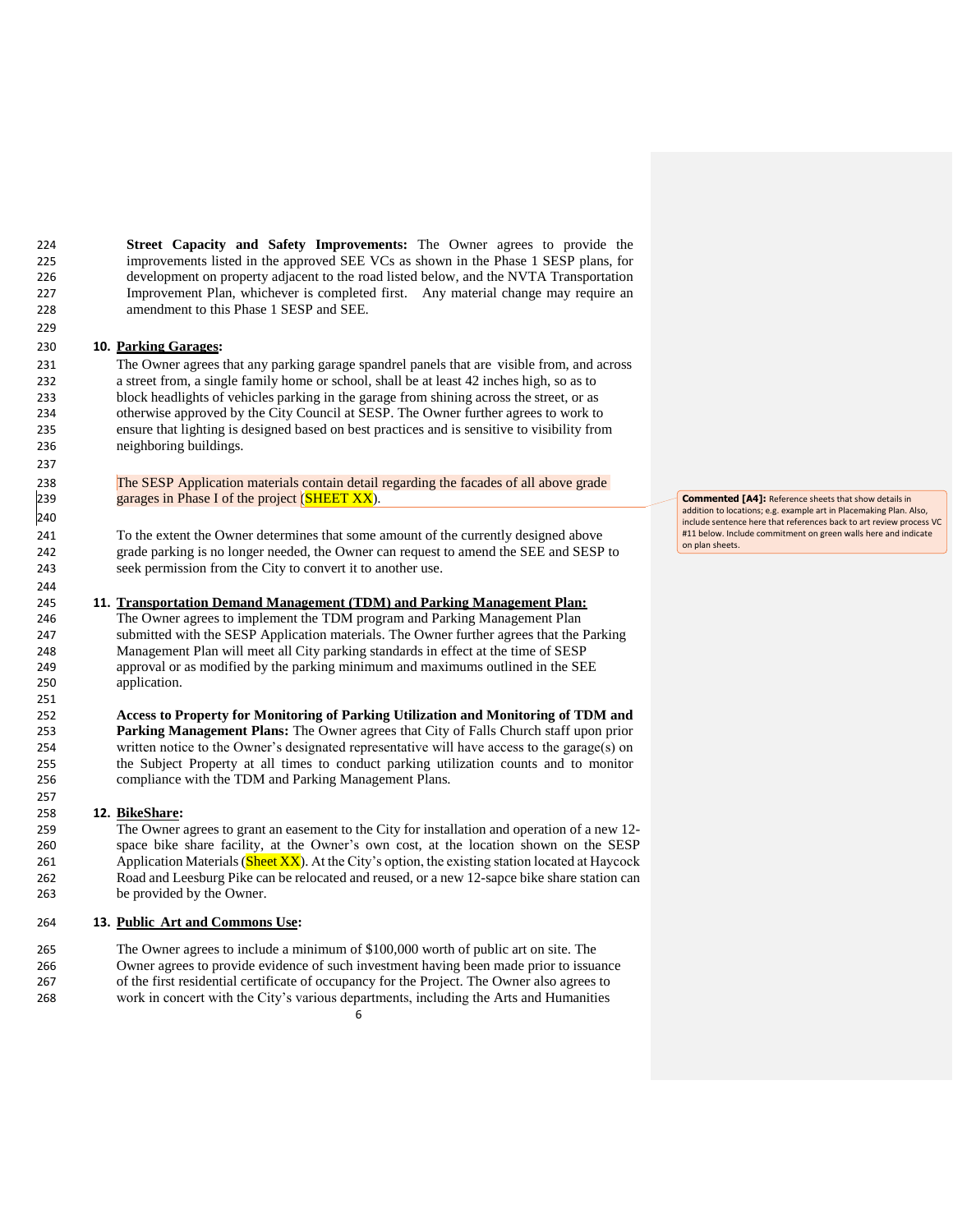Council of Falls Church, to accommodate special events on The Commons as described in the approved SEE voluntary concessions.

 The Owner also agrees to engage with the Arts and Humanities Council, Recreation and Parks, Historical Commission, and Historical Architectural Review Board on furthering the details initially laid out in the Placemaking and Amenity Plan related to public art, public space design, festivals, events including farmers' markets, and City history. The Owner agrees to hold two meetings during the placemaking and public art selection process (starting prior to and continuing during the construction period) to present the direction and themes of the public art and placemaking elements for comments from staff and representatives from the above-referenced groups as a way for the Owner to gather input and feedback prior to making final decisions on these elements.

## **14. Construction Management:**

 The Owner agrees that this Phase 1 SESP shall include, by way of illustration and not limitation, a commitment to a Construction Management Plan developed in coordination with the City and Falls Church City Public Schools, as agreed to in the SEE approval.

# **15. Public Safety:**

 The Owner agrees to provide a shared touchdown space within the on-site property management office, or at some other similar location, if desired. The Owner agrees that the Phase 1 SESP for work on the Subject Property shall include the commitments to Public Safety, as agreed to in the approved SEE.

#### **16. Easements:**

 The Owner agrees to provide such Easements to the City, in a form and substance as approved by the City Manager, as are shown on the SEE and/or SESP or otherwise called for in these Voluntary Concessions.

## **17. Other Terms and Conditions:**

 **FCCPS Surge Parking:** The Owner agrees to provide surge parking to FCCPS in compliance with the terms of the "Tripartite Memorandum of Understanding Among CFC, FCCPS, FCGP" dated September 9, 2020.

 **Dog Facilities:** The Owner acknowledges the importance of providing spaces for dog relief, and has designed and agrees to provide areas for such use, included in the SESP 304 Application Materials on Sheet XX.

 **Collaboration with FCCPS:** The Owner acknowledges the importance of the relationship between FCCPS activities and the site activities and will collaborate with FCCPS to create educational opportunities through elements such as art, murals, and signage.

**Owner Acknowledgements:** The Owner acknowledges, understands and agrees that the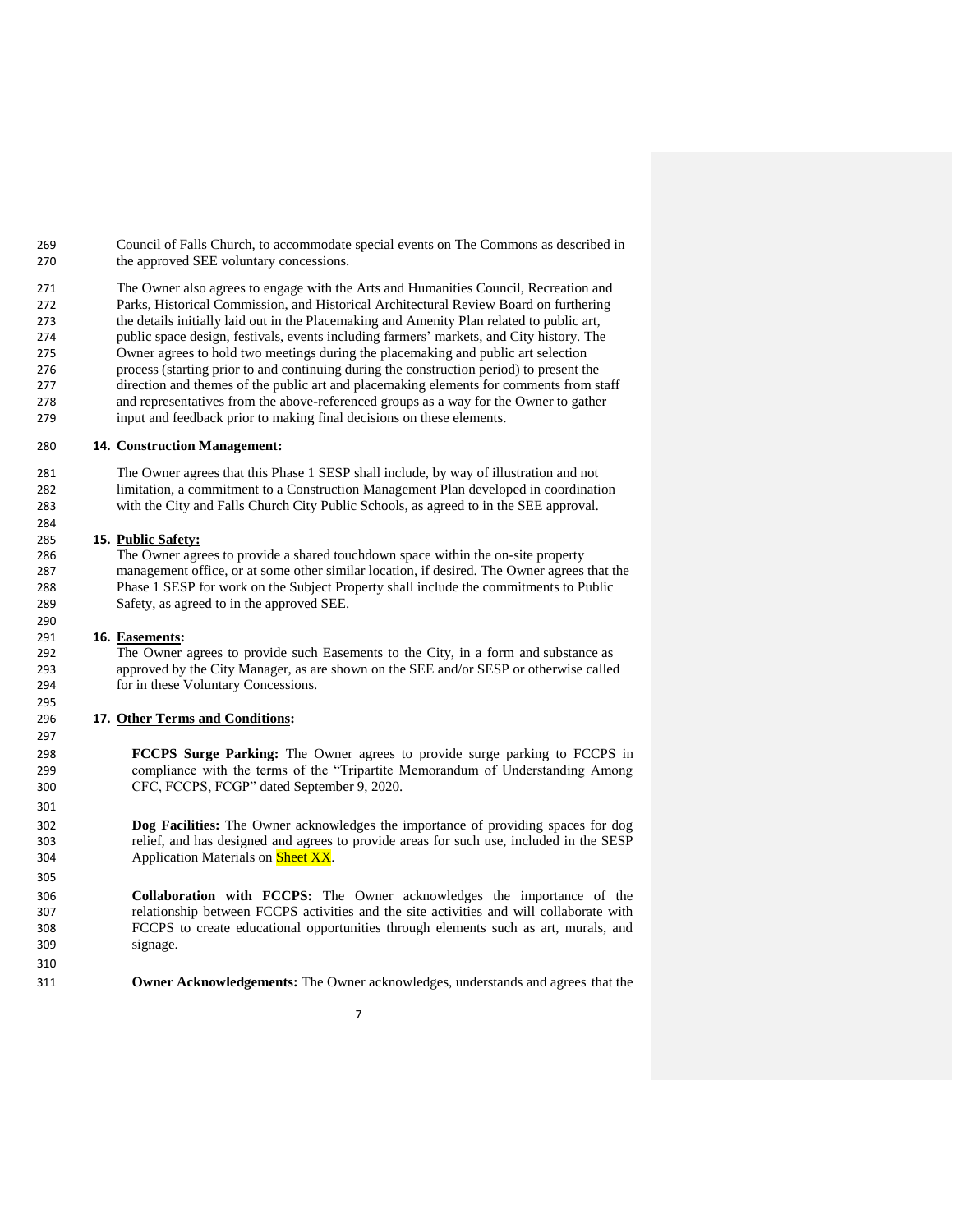Subject Property will be developed in accordance with the applications approved by the City Council for the Subject Property and in full compliance with all applicable laws, codes, ordinances, charters, statutes, rules, regulations, agreements, and commitments.

 The Owner acknowledges and agrees that the SESP, as granted, runs with the land and is not transferable to other land.

- 1. Execution of the Developer's Voluntary Concessions, Community Benefits, Terms and Conditions, dated DATE ("voluntary concessions), for Special Exception Site Plan for a Mixed-Use Development at the subject site, shall be a condition for the approval of the Special Exception Site Plan; and the City Manager is hereby authorized and directed to execute the voluntary concessions, as submitted, on behalf of the City; and
- 2. No development shall occur on the site except for that which was approved by this Special Exception Site Plan ("SESP") within the specified portion of the site subject to this SESP. Such SESP shall be consistent with this SEE approval, including without limitation general locations of the buildings, the height of buildings; the location, type, and amount of individual uses on the site, the infrastructure and transportation on the site, the public facilities and utilities as it may be amended from time to time; and
- 3. Phasing of construction of the development of the site will be in accordance with the SEE Amendment, approved on DATE and its associated voluntary concessions; and
- 4. Violation of any of the conditions of this Special Exception Site Plan shall be grounds for revocation of the Special Exception Site Plan approval by City Council.

 **Access for Commissioner of Revenue:** The Owner agrees that the City of Falls Church Commissioner of Revenue (CoR) and/or his designated staff shall, upon prior written notice to an Owner designated representative, have access to the garage(s) on the Subject Property at all times for inspection of window stickers related to personal property taxes for vehicles. The CoR and staff will be provided all credentials necessary to have access to parking garage(s) by vehicle at all times. In the event the access credentials are changed or updated, the CoR will be provided notice and updated access credentials within 30 calendar days.

 **Terms and Conditions Incorporated in Resolution:** The Owner voluntarily submits the foregoing concessions, terms, and conditions to the City Council to be incorporated by reference into the Resolution for the Special Exception, should City Council grant the applications for Special Exception with the conditions set forth in thissubmission.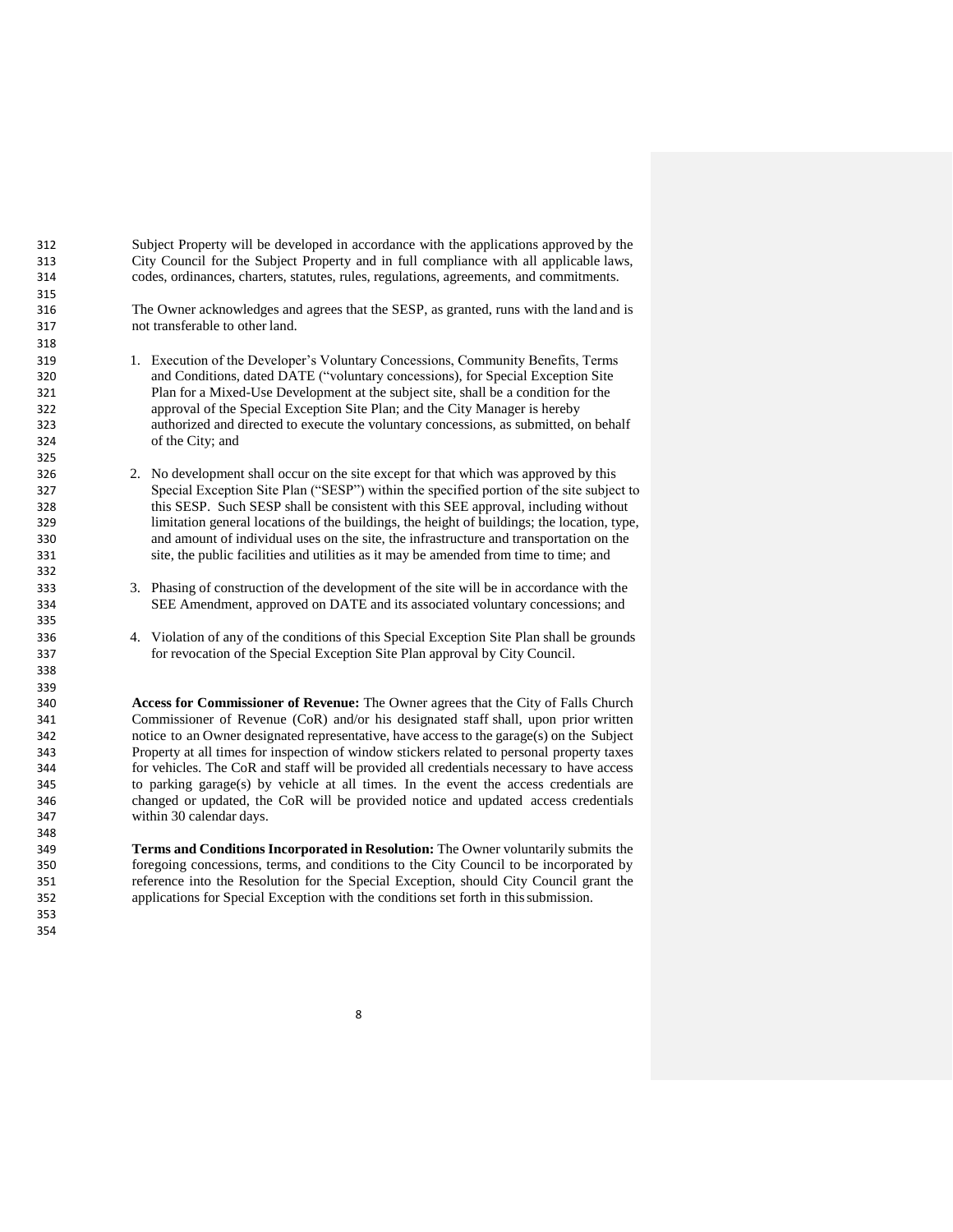| 355 |                                       |                |                                                             |  |  |  |
|-----|---------------------------------------|----------------|-------------------------------------------------------------|--|--|--|
| 356 | <b>FALLS CHURCH COMMONS JV LLC.</b>   |                |                                                             |  |  |  |
| 357 | a Delaware limited liability company  |                |                                                             |  |  |  |
| 358 |                                       |                |                                                             |  |  |  |
| 359 | $\mathbf{B}v$ :                       |                | PNH WFC LLC.                                                |  |  |  |
| 360 |                                       |                | a District of Columbia limited liability company,           |  |  |  |
| 361 |                                       |                | its Manager                                                 |  |  |  |
| 362 |                                       |                |                                                             |  |  |  |
| 363 | $\mathbf{By:}$                        |                | LH 1-Manager LLC,                                           |  |  |  |
| 364 | a Delaware limited liability company, |                |                                                             |  |  |  |
| 365 | its Manager                           |                |                                                             |  |  |  |
| 366 |                                       |                |                                                             |  |  |  |
| 367 | By:                                   |                |                                                             |  |  |  |
| 368 |                                       |                |                                                             |  |  |  |
| 369 | Title:                                |                | <u>and the state of the state of the state of the state</u> |  |  |  |
| 370 |                                       |                |                                                             |  |  |  |
| 371 |                                       |                |                                                             |  |  |  |
| 372 | And By: FCC MEMBER 1 LLC,             |                |                                                             |  |  |  |
| 373 | a Delaware limited liability company, |                |                                                             |  |  |  |
| 374 | its Co-Manager                        |                |                                                             |  |  |  |
| 375 |                                       |                |                                                             |  |  |  |
| 376 |                                       | $\mathbf{By:}$ | EYA FCC Investments LLC,                                    |  |  |  |
| 377 |                                       |                | a Delaware limited liability company,                       |  |  |  |
| 378 |                                       |                | its Manager                                                 |  |  |  |
| 379 |                                       |                |                                                             |  |  |  |
| 380 | By:                                   |                |                                                             |  |  |  |
| 381 |                                       |                |                                                             |  |  |  |
| 382 | Title:                                |                |                                                             |  |  |  |
| 383 |                                       |                |                                                             |  |  |  |
| 384 |                                       |                |                                                             |  |  |  |
| 385 |                                       |                | Date: 2021.                                                 |  |  |  |
| 386 |                                       |                |                                                             |  |  |  |